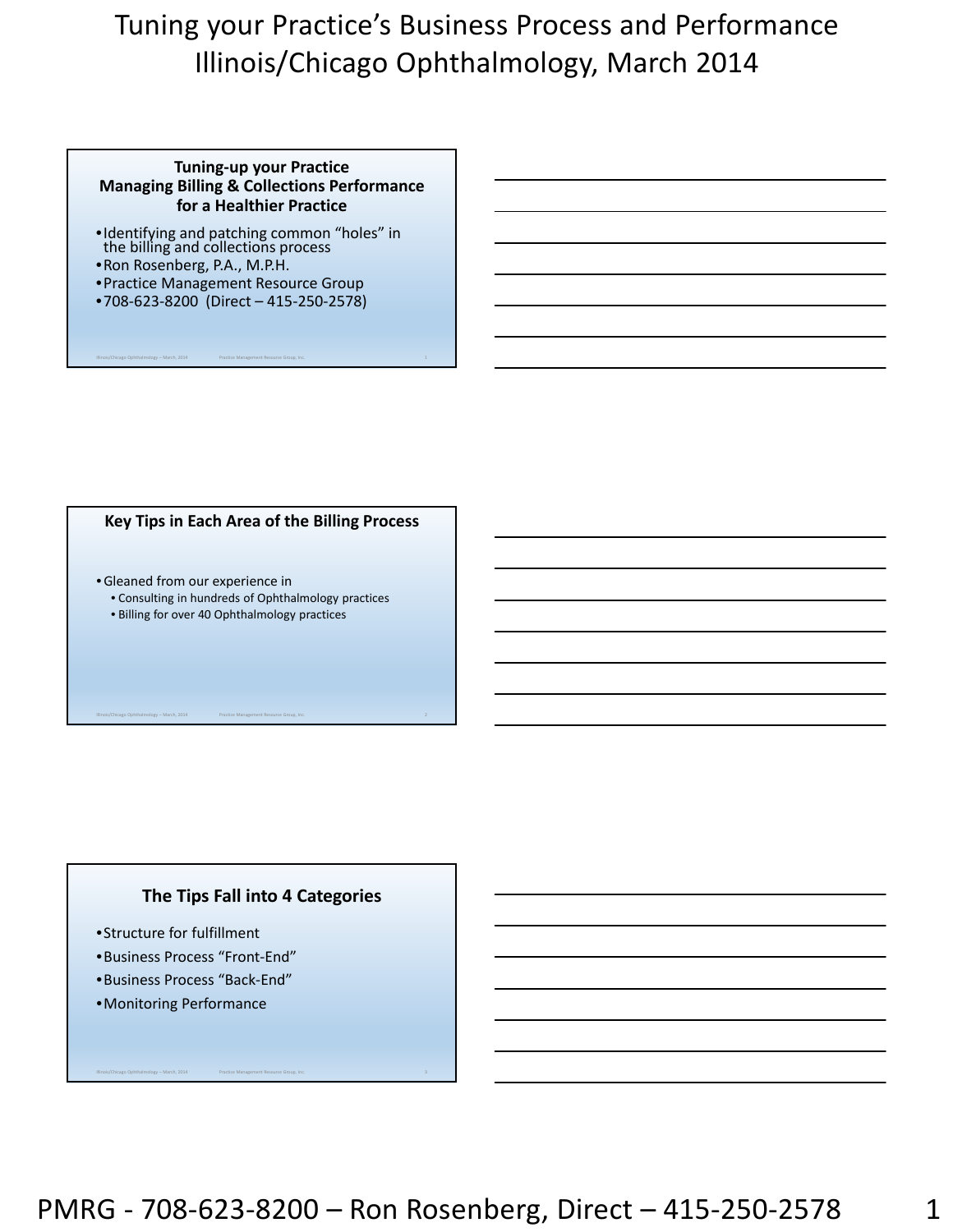

### **Structure for Fulfillment**

- •Document policies and procedures
- Verify credentialing and re‐credentialing
- Manage your PM Software
- Coding resources and tools
- •Insurance contract information
- Allowables in the PM software

#### **Document Policies and Procedures**

Illinois/Chicago Ophthalmology – March, 2014 Practice Management Resource Group, Inc. 5

- Each step of the business process should be documented in detail
- "Working the System" by Sam Carpenter
- This process will
	- Establish the manner in which each step will be carried out
	- Identify areas for improvement and missing elements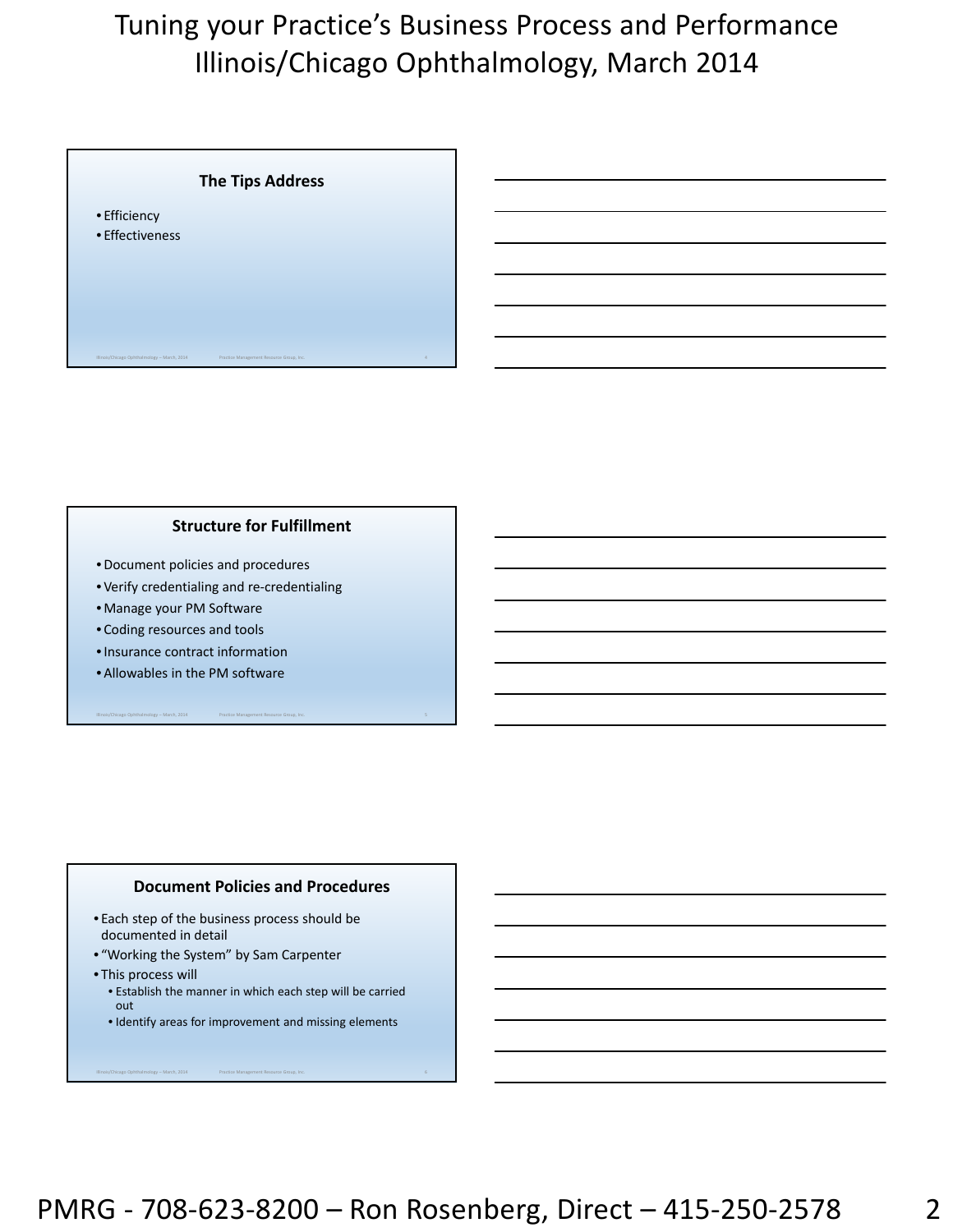#### **Credentialing**

- Verify credentialing status annually
	- Medicare
	- Medicaid
	- Non‐Government insurances
- •Use PECOS
- Establish a protocol for processing ANY and ALL communications from the carriers

Illinois/Chicago Ophthalmology – March, 2014 Practice Management Resource Group, Inc. 7

•Develop a credentialing/Contracting matrix

#### **Manage your Practice Management Software**

- •User tables
	- Insurance
		- By Product
	- Three Medicare carriers • Procedures ‐Separate entries for
		- Place of Service
		- Multiple procedures
		- Bilateral/Unilateral
	- Transaction codes
		- Payment types
		- Driven by reporting
	- Use the system for cash management and control

Illinois/Chicago Ophthalmology – March, 2014 Practice Management Resource Group, Inc. 8

### **Coding Resources and Tools**

- AAO Coding Coach
	- Paper • On‐Line
- Comprehensive on‐line coding products
	- Optum
	- AMA
- Comprehensive products include
	- CPT
	- ICD (9 & 10) • CPT/ICD crosslink
	- CCI
	- LCDs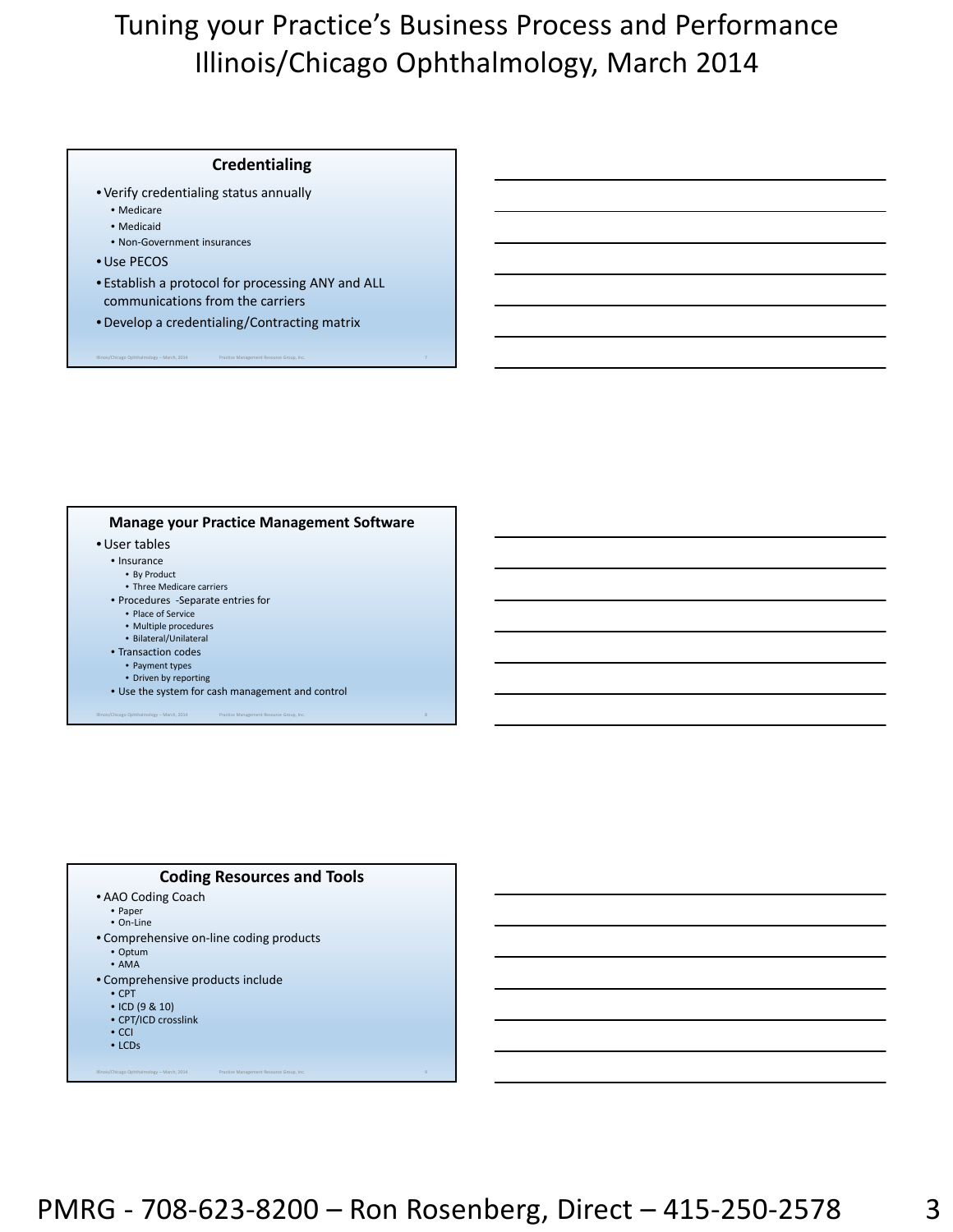#### **Insurance Contract Information**

- •Develop a matrix
- By Plan
	- Credentialing by provider and location
	- Coding and adjudication rules
	- Claims submission rules
		- Timely filing
		- Appeals
		- Direct/clearinghouse
	- Co‐payments/deductible • Verification availability and methods
	-
	- Allowable payments

### **Contract Information in the PM Software**

Illinois/Chicago Ophthalmology – March, 2014 Practice Management Resource Group, Inc. 10

- Load all allowables for the major carriers
- Some clearinghouses/systems require allowable for auto‐posting

Illinois/Chicago Ophthalmology – March, 2014 Practice Management Resource Group, Inc. 11

### **Reporting**

- •Operations
- Management
- Addressed at the end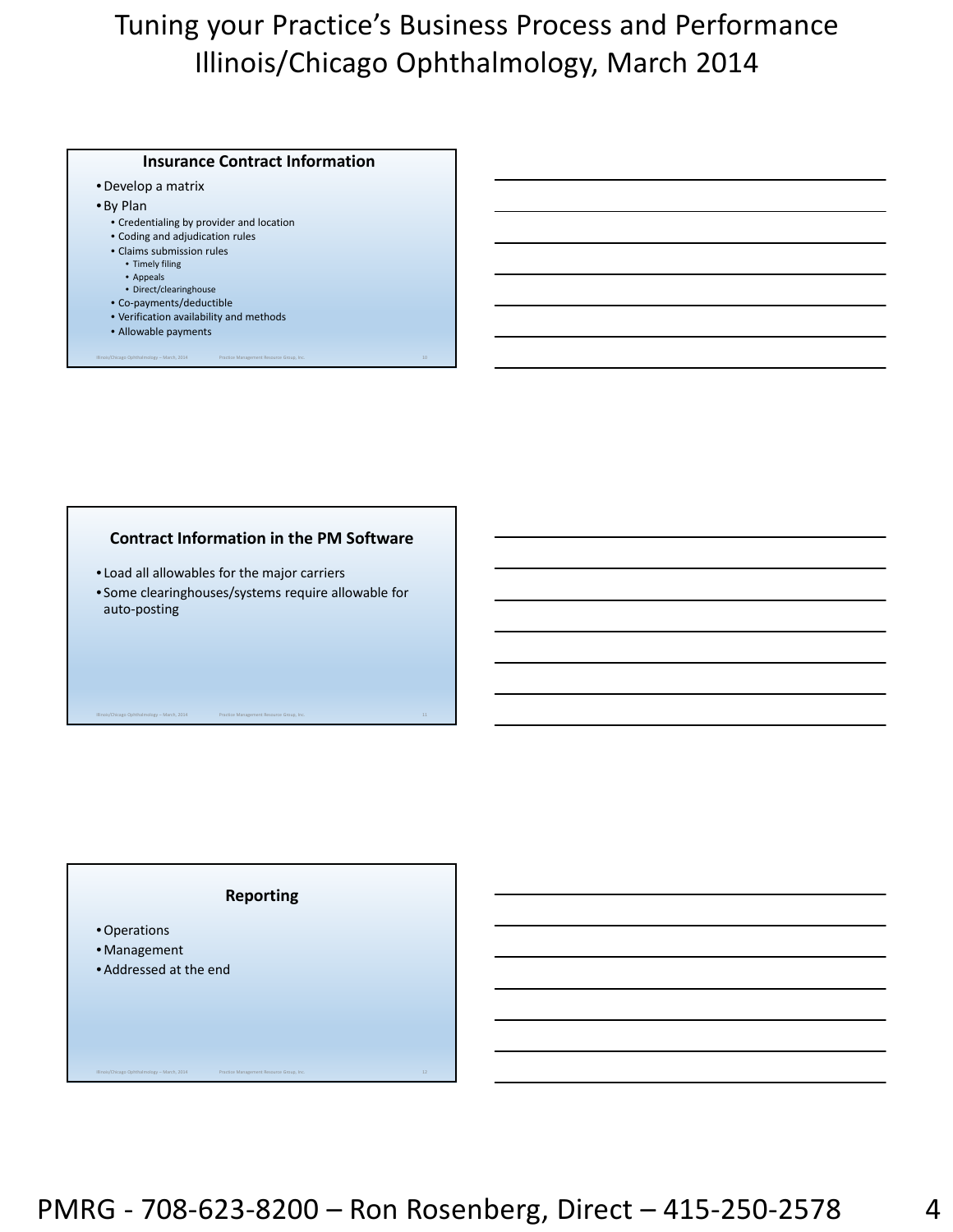### **Business Process "Front‐End"**

- Patient Registration
- •Insurance Verification
- Patient Arrival
- Charge‐Capture
- Coding
- Fees

### **Patient Registration**

Illinois/Chicago Ophthalmology – March, 2014 Practice Management Resource Group, Inc. 13

- •On‐Line portal
- Mailed forms to new patients
- Early arrival for new patients
- •Insurance card scanning
- Verify information at every visit
- Monitor rejections for registration errors

### **Insurance Verification**

Illinois/Chicago Ophthalmology – March, 2014 Practice Management Resource Group, Inc. 15

- Automated
	- Batch
	- Real‐time
- Manual
	- On‐Line
	- Phone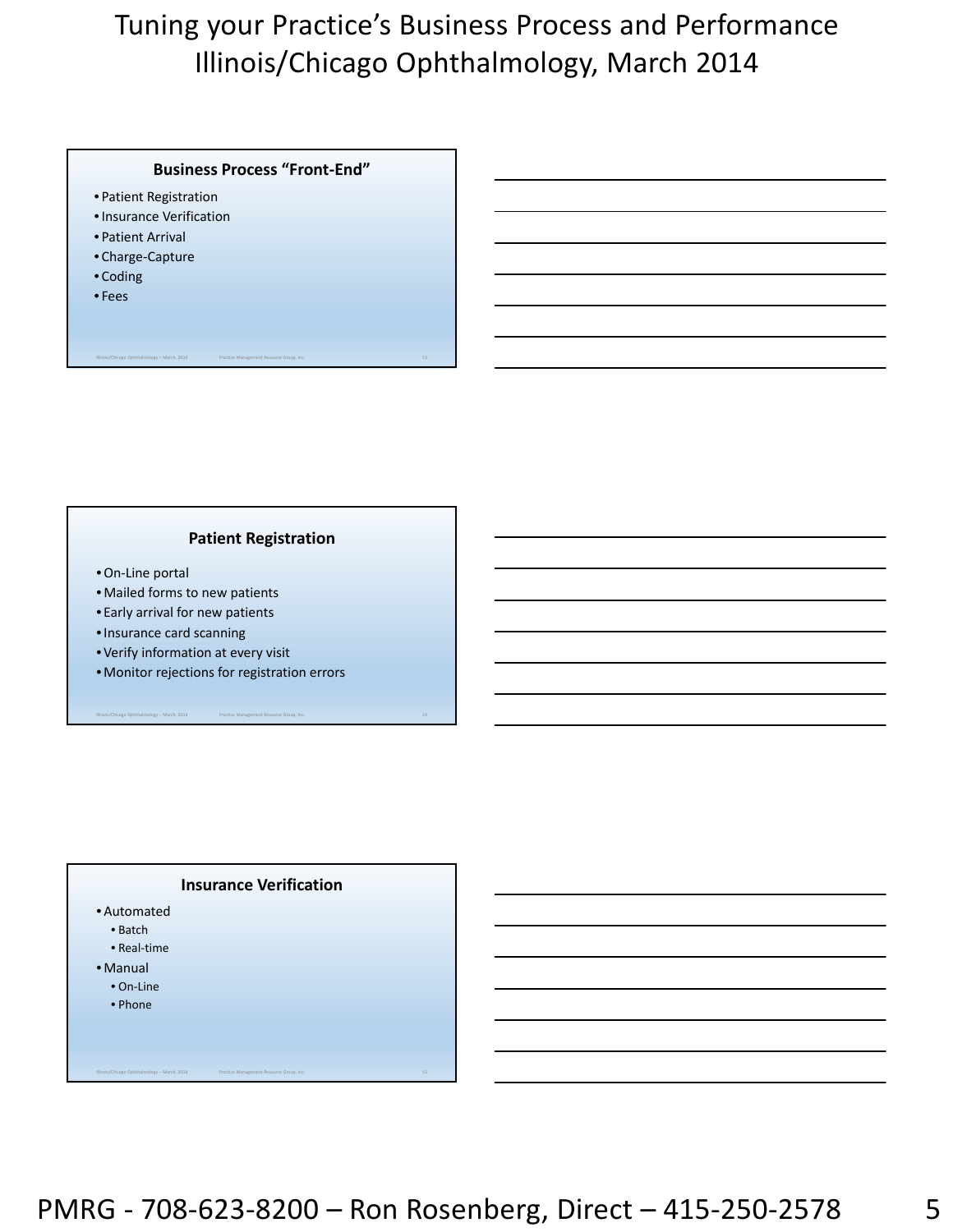#### **Patient Arrival**

- Co‐payment collection
- •Demographics verification
- •Insurance verification if not already complete

## **Co‐Payment/Deductible Collection**

Illinois/Chicago Ophthalmology – March, 2014 Practice Management Resource Group, Inc. 16

- Track performance
- Co‐payments not collected at time‐of‐service have a low probability of collection after‐the‐fact

Illinois/Chicago Ophthalmology – March, 2014 Practice Management Resource Group, Inc. 17

### **Charge‐Capture Process**

- Charge‐capture auditing
	- Missing ticket report
	- Testing equipment logs
	- O.R. Logs
- EMR Considerations
	- Test complete and correct transmission to PM system

Illinois/Chicago Ophthalmology – March, 2014 Practice Management Resource Group, Inc. 18

• Procedure mismatch between systems will result in missing charges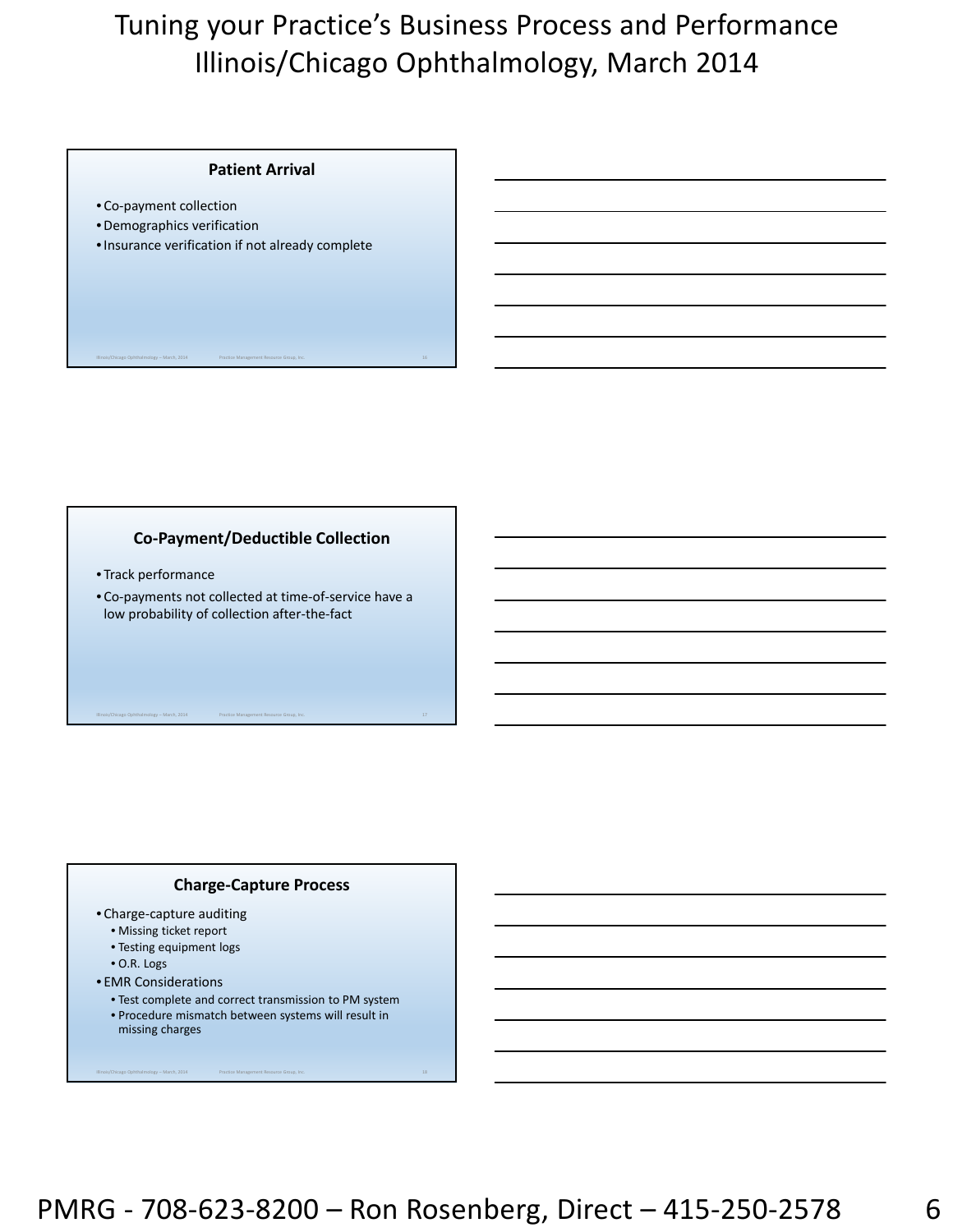#### **Coding** • What • What was provided – CPT • Why was it provided – ICD‐9 (soon to be ICD‐10) • Who • When • Our recommendation • Coding should be done by the physician

Illinois/Chicago Ophthalmology – March, 2014 Practice Management Resource Group, Inc. 19

- The coding should be done in the exam lane
- What will be needed for ICD‐10 Tools for
	- Identifying the correct codes
	- Logistics for capturing the codes as charges

#### **Fees**

- The "retail" value you place on your services
- A place from which to give discounts
- Important to have all of your fees above the highest payor allowables
- We recommend you review your transactions to identify 100% payments (from contracted carriers) and to look for fees below your highest allowables
- We recommend you generate your fee schedule at a multiple of your current Medicare Fee Schedule

Illinois/Chicago Ophthalmology – March, 2014 Practice Management Resource Group, Inc. 20

#### **Charge‐entry**

- Where in the business process?
	- EMR • Checkout
	- Billing
- Claims review more important with EMR
- Claims scrubbing automated review
- Elements to review
	- CPT/ICD matching
	- Post‐op global period • Modifiers
	- Carrier‐specific rules
		- Bilateral vs. two lines Eye exam codes vs. E&M
		- Etc.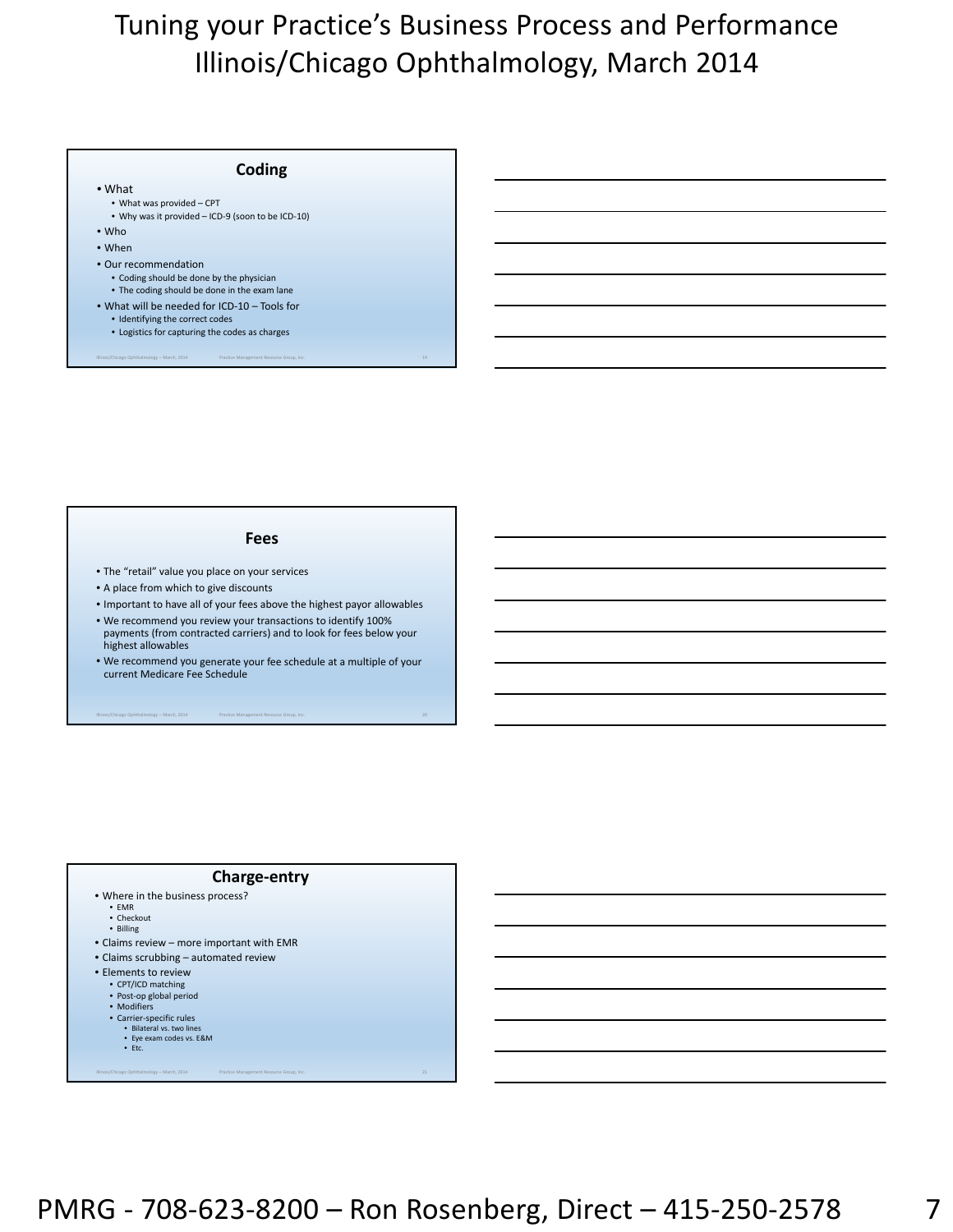### **Charge Review**

- •Quality check
	- CCI
	- Modifiers
	- Diagnosis/procedure matching
- Complete information
	- Patient demographics
	- Insurance
- Track the quality of the review
	- Denials • Rejections
	-

#### **The Back‐End**

Illinois/Chicago Ophthalmology – March, 2014 Practice Management Resource Group, Inc. 22

- Claims submission
- Rejection Management
- •Denials (should be worked as received)
- Payment‐posting
- AR Management
- Patient balances

#### **Claims Submission**

Illinois/Chicago Ophthalmology – March, 2014 Practice Management Resource Group, Inc. 24

- Electronic
	- Clearinghouse
	- Direct
- Paper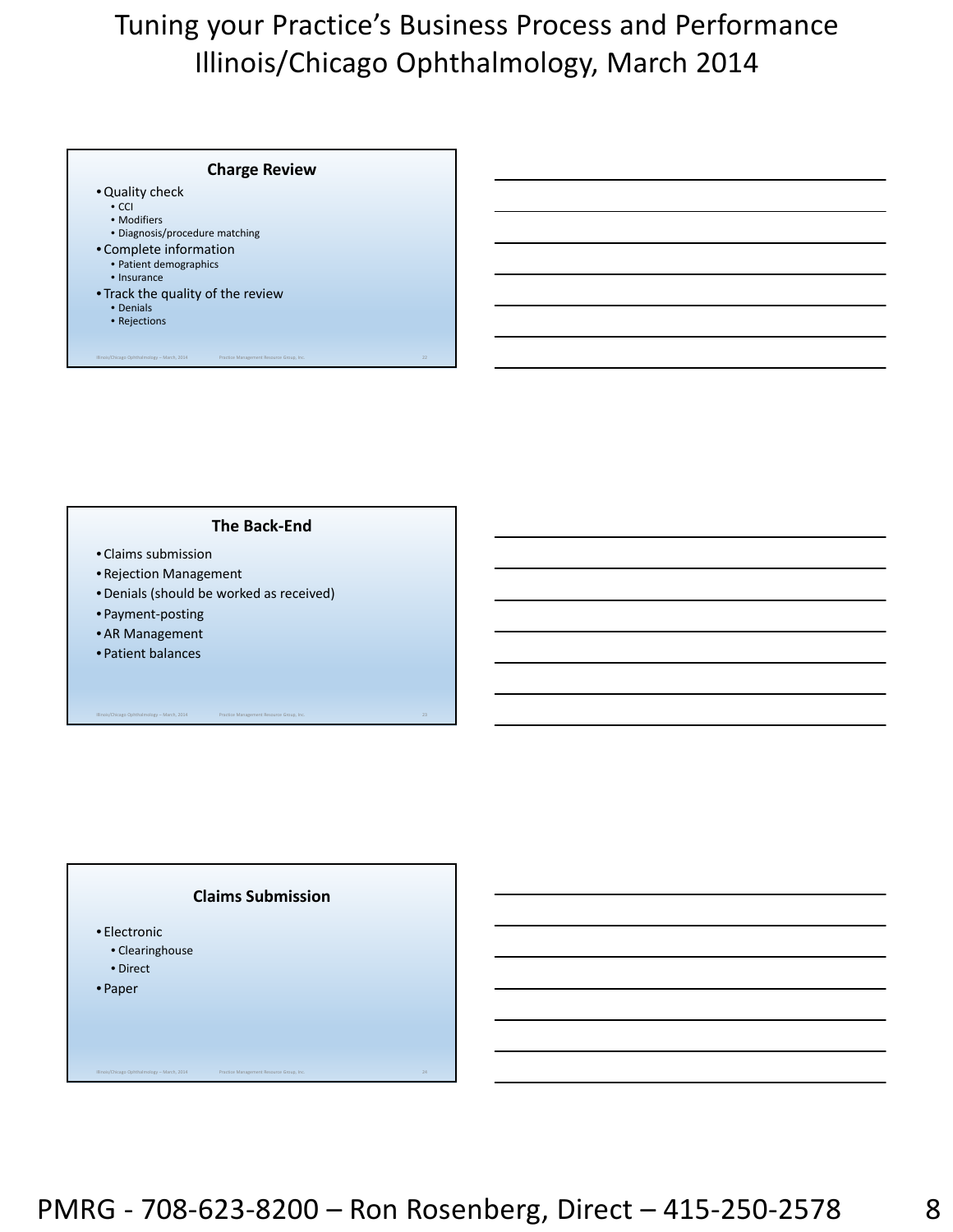### **Clearinghouse Rejections**

Illinois/Chicago Ophthalmology – March, 2014 Practice Management Resource Group, Inc. 25

- Batch
- •Individual
- Critical that clearinghouse reports are reviewed regularly

### **Receivables Management**

- What is expected and when
- A process in place for identifying • When a claim is not paid when expected
- When a claim is not paid in the amount expected
- Payment posting
- Rejections management
- Corrections/resubmissions
- Appeals
- Insurance follow‐up
- Patient balance billing

### **Receivables Management**

Illinois/Chicago Ophthalmology – March, 2014 Practice Management Resource Group, Inc. 26

- •Going back to the insurance matrix as the source of expectations
	- When
	- How much
- •Design your receivables management process based on those expectations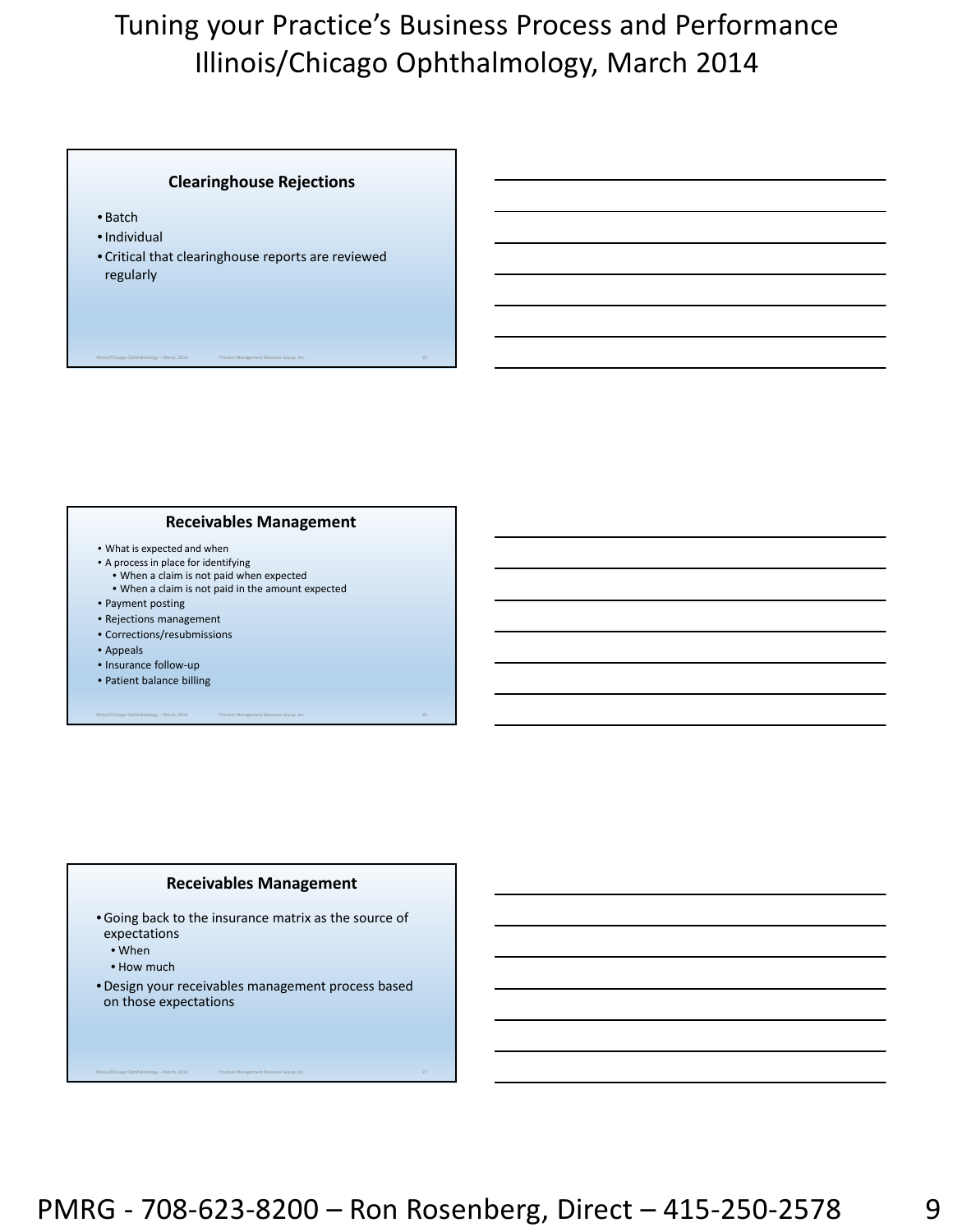#### **Payment Posting**

- Maximize auto‐posting
- Work denials as received
- •Use automated tools for measuring payment adequacy
- Post all payments within two working days to avoid timely filing denials
- Know the payer rules and appeal denied claims that should have been paid based on the contract rules

Illinois/Chicago Ophthalmology – March, 2014 Practice Management Resource Group, Inc. 28

#### **Insurance Follow‐Up**

- Again, base your follow‐up timing on what you know about each insurance
- •Is your practice waiting 60 days before following up on un‐responded claims?
- •If so, change the schedule
	- Medicare 21 days
	- Most PPOs and HMOs at 30‐45 days
- Each open account should be touched at least each month

Illinois/Chicago Ophthalmology – March, 2014 Practice Management Resource Group, Inc. 29

### **Monitoring Performance**

- Charge‐capture ‐ missing ticket report, testing equipment and O.R. logs)
- Productivity
- Collections performance assessing the percentage of the allowable amounts collected (primary billing performance measure)

- Accounts Receivable (AR)
	- AR > 90 days as a % of the total (benchmark is < 15%)
	- Patterns in the buckets (watch for balances "marching across") • Date of service vs. date of last activity
	- Days in AR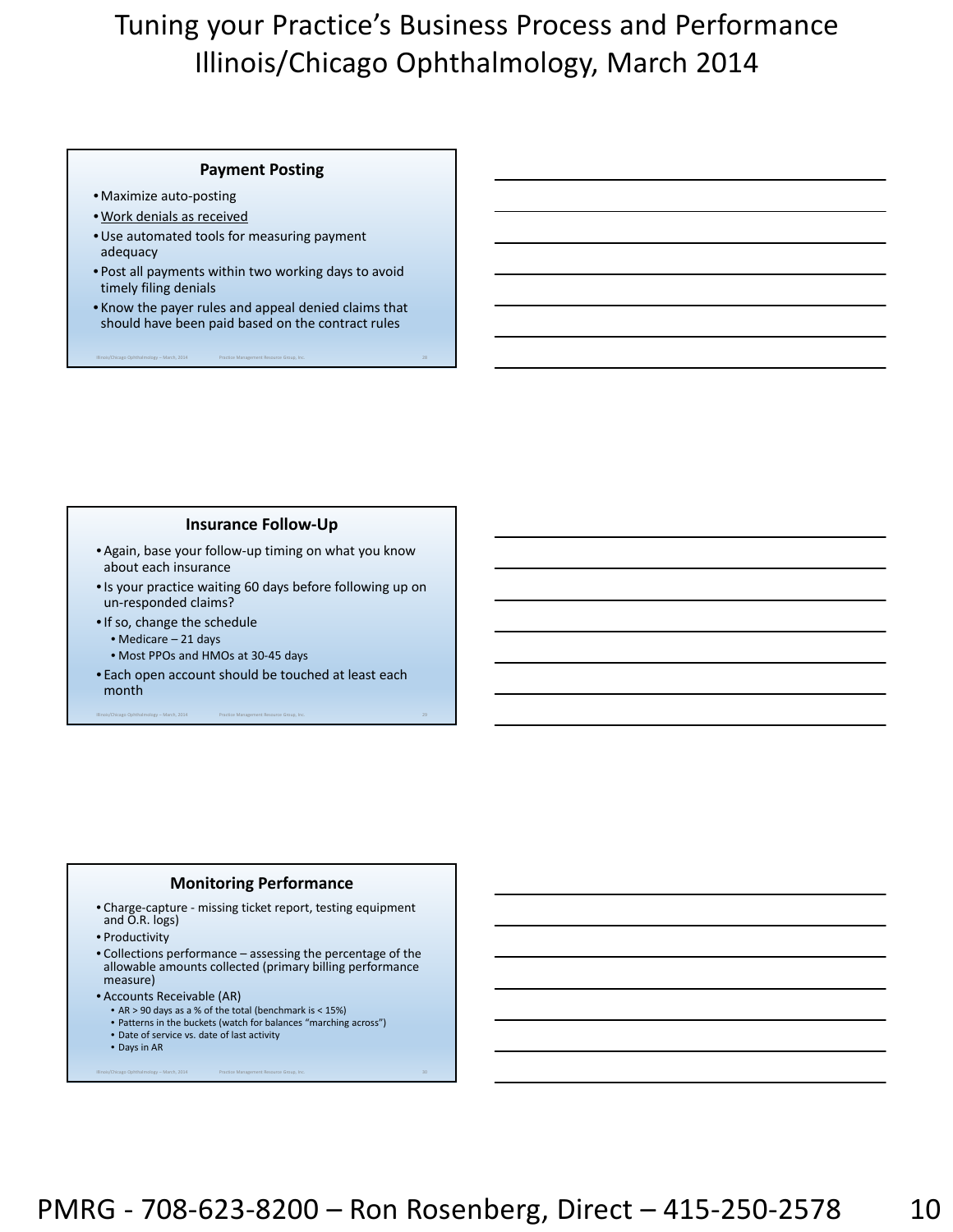| Charges                                                                         |                                                                    |                                      |                                               |                                                | Charges by Physician<br>1151,000<br>\$100,000                       |                                                                                                                   |                                                                     | -Ca A MI - Ca B.OD                          |                                                                         |                                                  |                                                              |                                          |
|---------------------------------------------------------------------------------|--------------------------------------------------------------------|--------------------------------------|-----------------------------------------------|------------------------------------------------|---------------------------------------------------------------------|-------------------------------------------------------------------------------------------------------------------|---------------------------------------------------------------------|---------------------------------------------|-------------------------------------------------------------------------|--------------------------------------------------|--------------------------------------------------------------|------------------------------------------|
| Ev. A.MDI<br>Dr 8.0D<br><b>Dr C.OD</b><br>Frant Charges   \$279.935   \$222.406 | $\overline{a}$<br>\$107,141<br>\$12,787<br>$\overline{\mathbf{3}}$ | 74<br>\$1,071,354<br>\$17,103<br>\$0 | Mer<br>\$1,20,416<br>\$18,138<br>$\mathbf{H}$ | <b>Not</b><br>\$156,168<br>\$34,218<br>32      | May<br>\$114,830<br>\$15,474<br>80<br><b>BURGIE BISRITE BIJOJIE</b> | ٠<br>1117,912<br>\$21,458<br>\$1,290<br>\$742,692                                                                 | \$50,000                                                            |                                             | Feb.                                                                    |                                                  |                                                              |                                          |
|                                                                                 | <b>Services By Category</b>                                        | <b>Entire Practice</b>               |                                               |                                                |                                                                     | <b>Treat Encounter</b><br>HearPukers Vice:<br><b>Basinic/Frankers</b><br><b>Terking</b><br><b>February Dagery</b> | Aug.<br>411<br>$\overline{\phantom{a}}$<br>$\mathbf{u}$<br>245<br>Ŧ | <b>TA</b><br>352<br>m<br>$^{**}$<br>28<br>× | Mar<br>183<br>$\mathbb{R}^n$<br>$\overline{a}$<br>322<br>$\overline{1}$ | <b>Apr</b><br>88.3<br>105<br>$^{14}$<br>304<br>× | May<br>111<br>104<br>$\overline{1}$<br>201<br>$\overline{a}$ | ani.<br>428<br>118<br>$\sim$<br>306<br>× |
| $\lambda$                                                                       | <b>Eatire Practice Encounters</b><br>Pub.                          | w.                                   | her.                                          | www.Tikal Summers<br>membles Paint Tabl<br>Mar | <b>Jun</b>                                                          | 3.90<br><b>MB</b><br>198<br>38<br>189<br>198                                                                      | <b>Entire Practice Procedures</b><br>$\lambda$                      | Pok                                         | Mar                                                                     | Apr                                              | whether any Thoughand<br><b>The County</b><br>Mar            |                                          |

| $\overline{\phantom{a}}$                                                                                                                                                                                                                                                                                                                                                                                                                                                   |        |
|----------------------------------------------------------------------------------------------------------------------------------------------------------------------------------------------------------------------------------------------------------------------------------------------------------------------------------------------------------------------------------------------------------------------------------------------------------------------------|--------|
| $\frac{1}{2} \left( \frac{1}{2} \right) \left( \frac{1}{2} \right) \left( \frac{1}{2} \right) \left( \frac{1}{2} \right) \left( \frac{1}{2} \right) \left( \frac{1}{2} \right) \left( \frac{1}{2} \right) \left( \frac{1}{2} \right) \left( \frac{1}{2} \right) \left( \frac{1}{2} \right) \left( \frac{1}{2} \right) \left( \frac{1}{2} \right) \left( \frac{1}{2} \right) \left( \frac{1}{2} \right) \left( \frac{1}{2} \right) \left( \frac{1}{2} \right) \left( \frac$ | ______ |
|                                                                                                                                                                                                                                                                                                                                                                                                                                                                            |        |
|                                                                                                                                                                                                                                                                                                                                                                                                                                                                            |        |
|                                                                                                                                                                                                                                                                                                                                                                                                                                                                            |        |
| and the contract of the contract of the contract of the contract of the contract of the contract of the contract of                                                                                                                                                                                                                                                                                                                                                        |        |
|                                                                                                                                                                                                                                                                                                                                                                                                                                                                            |        |





## **One more Productivity Measure Income per Encounter**

- For simplicity, use office encounters
- Should be run against internal benchmarks
- Post‐op visits Include or not but be consistent
- Run the data with and without optical income
- •Generate quarterly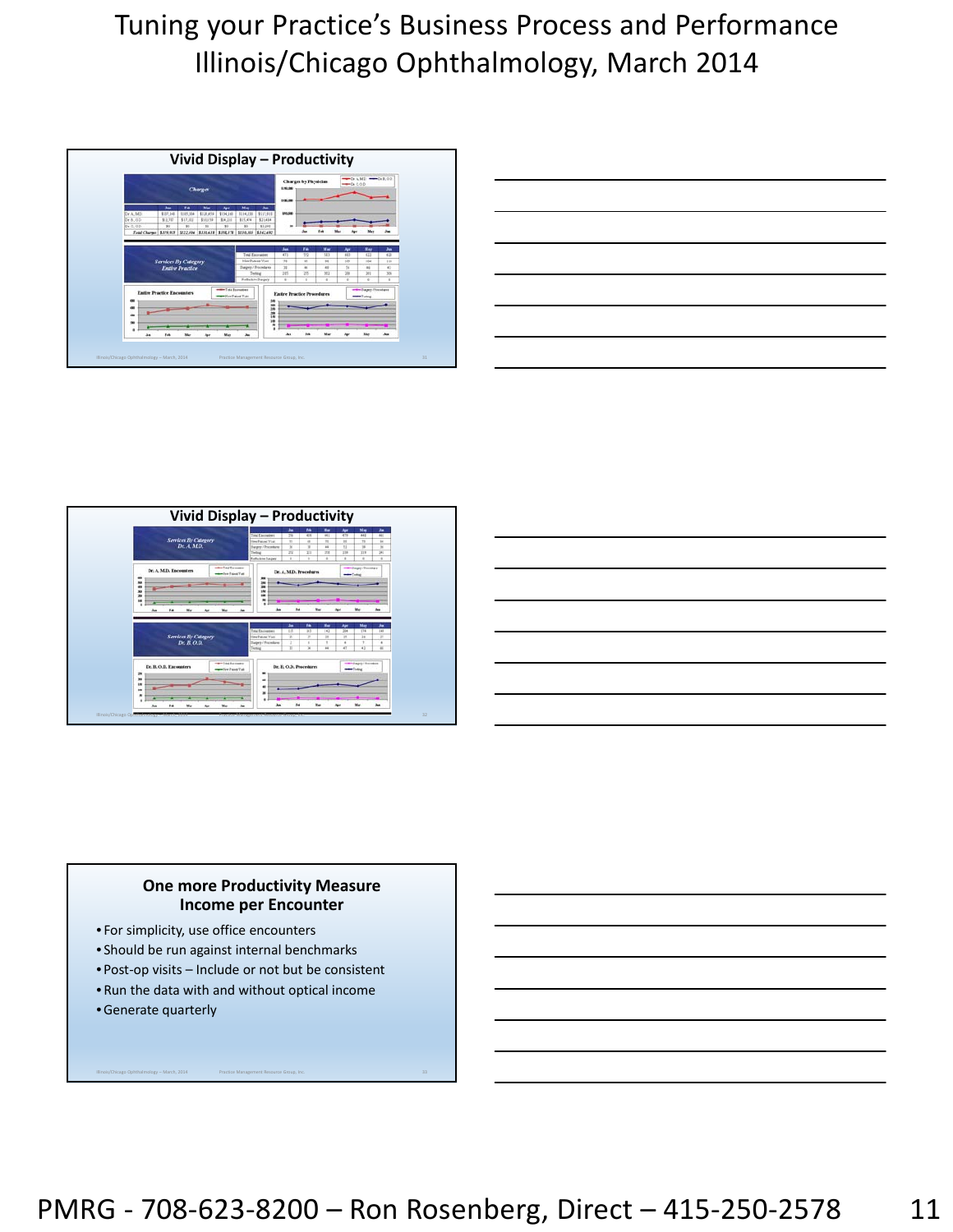### **Business Office Performance**

Illinois/Chicago Ophthalmology – March, 2014 Practice Management Resource Group, Inc. 34

- Collection Performance
- Accounts Receivable
- •Days in AR

### **Collection Performance**

• A report of the percentage of your charges that are ultimately collected compared to what is possible to collect (defined as the payer's contracted allowable)

Illinois/Chicago Ophthalmology – March, 2014 Practice Management Resource Group, Inc. 35

### **Data Pitfalls**

- Services included in a payer's totals that pay differently than the contracted services
- For example, refractions (for Medicare patients, they pay at 100% of the charge)
- Refractive surgery
- These services must be isolated and excluded from the calculations
- System reporting that does not show payments based on the charge carrier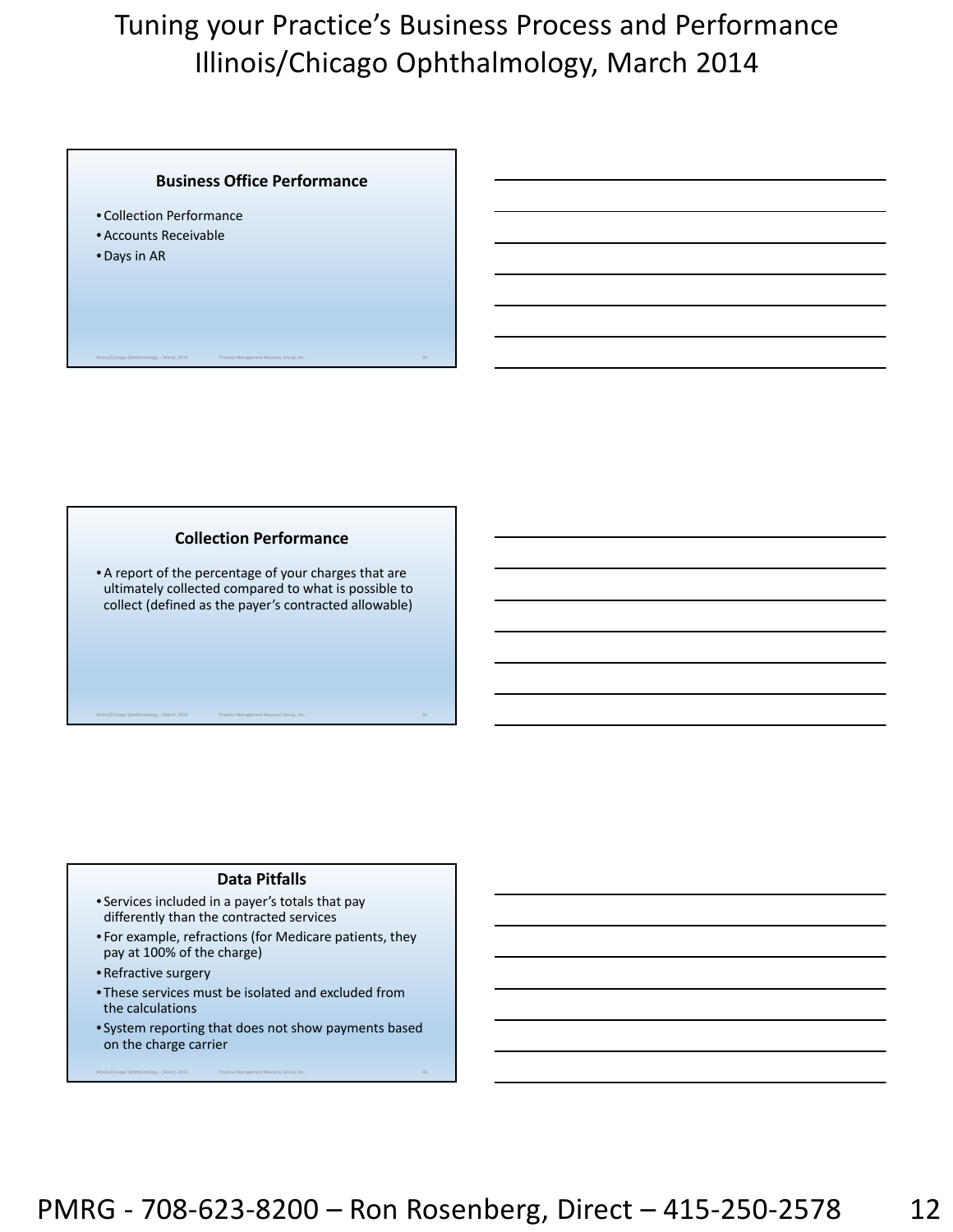#### **The Set‐Up for Effective Monitoring**

- Computer Software Set‐up
- Accurate charge‐entry
- Calculated collection targets
- Effective and accurate management reporting

#### Understanding Collection Performance Reporting

Illinois/Chicago Ophthalmology – March, 2014 Practice Management Resource Group, Inc. 37

- Correlating payments to charges
	- Can / How does your system accomplish this
- Where are posted payments reported
	- For example, are Medicare patient co‐payments reported under Medicare or Patient Pay
	- If a patient has a Blue Shield MediGap, is the co‐payment reported under Medicare or under Blue Shield?

Illinois/Chicago Ophthalmology – March, 2014 Practice Management Resource Group, Inc. 38

• Errors and charge‐adjustments

### **Collection Performance ‐ The Key Report Goes by Many Names**

- Collection Analysis
- •Insurance Payment Analysis
- Procedure Analysis
- The common characteristic:
	- Charges by insurance for a specified time period
	- Payments against those charges as of the date of the report, with enough time elapsed (at least 120 days) to allow for the bulk of the payments to be received.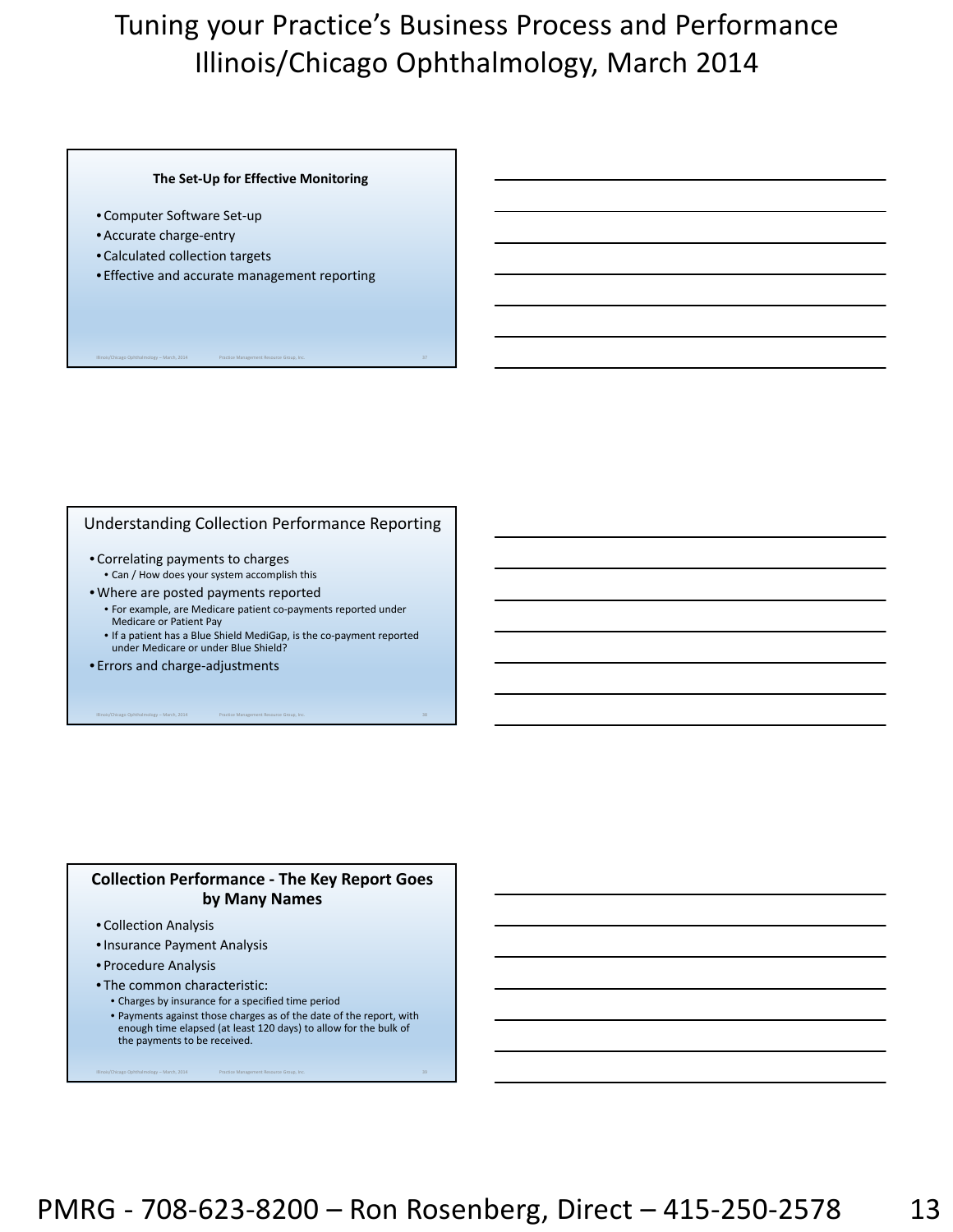#### **Procedure Analysis**

- Charge‐frequency by CPT code
- Allows you to adjust the charges for those procedures which will have reduced payments

Illinois/Chicago Ophthalmology – March, 2014 Practice Management Resource Group, Inc. 40

- Surgical assist
- Secondary procedures
- •Or increased payments
	- Refractions
	- Refractive surgery

### **Procedure Analysis Adjustments**

- Refractions
- •Other Non‐Covered services
- •Drugs and supplies
- Surgical assist
- Multiple procedures

#### **Generate an "Insurance Payment Analysis" Report**

Illinois/Chicago Ophthalmology – March, 2014 Practice Management Resource Group, Inc. 41

- At least three months of charges
- Last date of service at least 120 days prior to the report • If we are in November, the report would have charges for May ‐ July, and payments against those charges as of today
- The elapsed time can be modified for a particular payor‐class
- For example, Medicaid may require 180 days
- Generate a procedure analysis
- Quantify and adjust the charges for those procedures for which reduced payments are expected

- Calculate the collection target for those charges
- Compare to the actual collections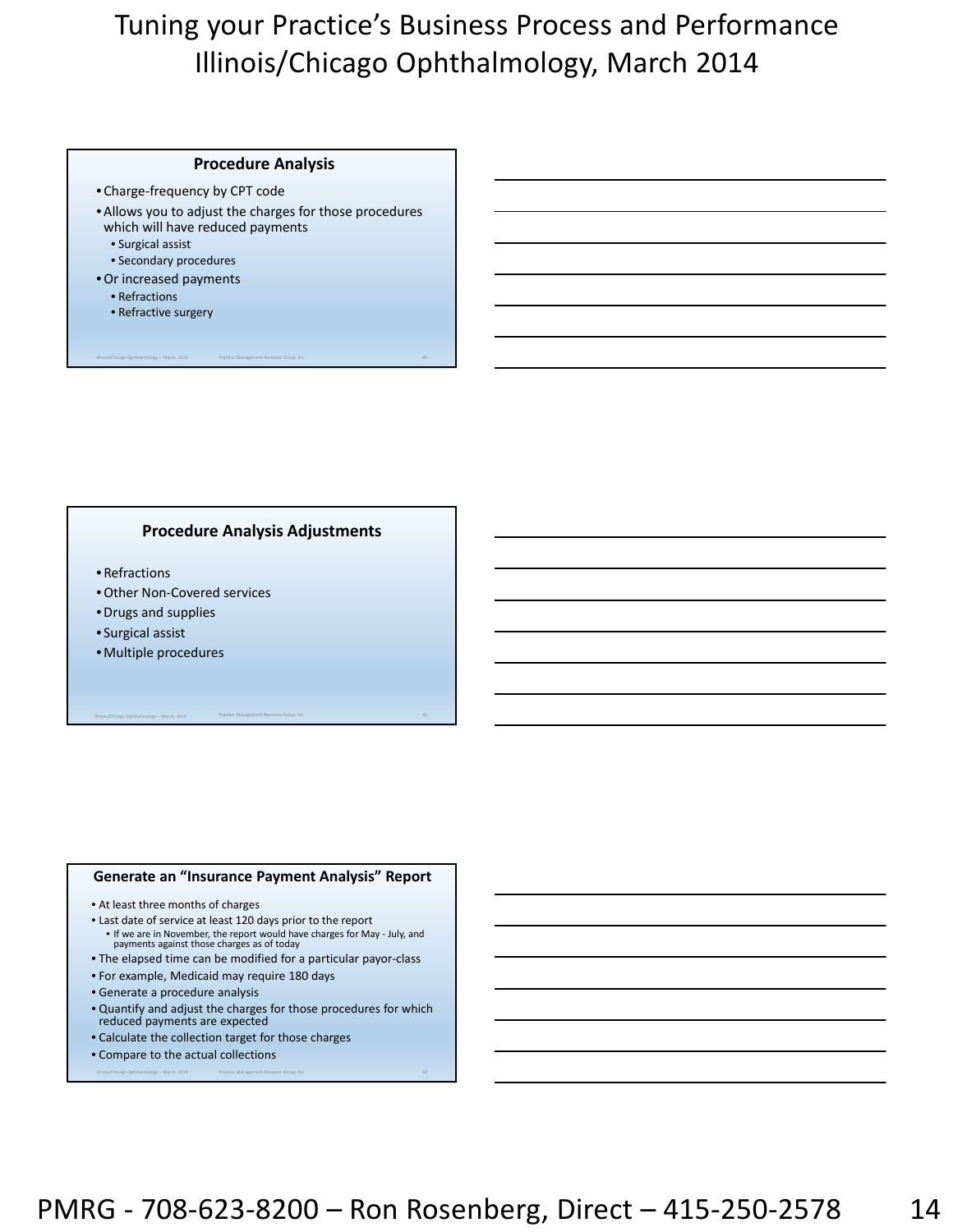|                                              | Example                                  |                                                                             |    |
|----------------------------------------------|------------------------------------------|-----------------------------------------------------------------------------|----|
| Pay Class                                    | <b>Charges</b>                           |                                                                             |    |
| Indemnity                                    | \$89,541                                 |                                                                             |    |
| <b>FFS Managed Care</b>                      | \$984,953                                |                                                                             |    |
| <b>Workers' Comp</b>                         | \$44,771                                 |                                                                             |    |
| Medicare w/ Suppl.                           | \$2,417,612                              |                                                                             |    |
| Medicare w/o Suppl.                          | \$373,826                                |                                                                             |    |
| <b>Medicaid</b>                              | \$134,312                                |                                                                             |    |
| <b>Medi/Medi</b>                             | \$373,543                                |                                                                             |    |
| <b>TOTAL</b>                                 | \$4,418,558                              |                                                                             |    |
| be collected?                                |                                          | • The question to be answered is what % of those charges can be expected to |    |
| Illinois/Chicago Ophthalmology - March, 2014 | Practice Management Resource Group, Inc. |                                                                             | 43 |

| Pay Class               | Charges     | <b>Charges at</b><br>Contracted<br>Rates | <b>Actual Coll'n</b> | $%$ of<br>Target |
|-------------------------|-------------|------------------------------------------|----------------------|------------------|
| Indemnity               | \$89,541    | \$85,064                                 | \$77,397             | 90.99%           |
| <b>FFS Managed Care</b> | \$984,953   | \$659,919                                | \$629,592            | 95.40%           |
| <b>Workers' Comp</b>    | \$44,771    | \$22,386                                 | \$19,745             | 88.20%           |
| Medicare w/ Suppl.      | \$2,417,612 | \$1,208,806                              | \$1,156,735          | 95.69%           |
| Medicare w/o Suppl.     | \$373,826   | \$186,913                                | \$154,268            | 82.53%           |
| <b>Medicaid</b>         | \$134,312   | \$42,980                                 | \$31,589             | 73.50%           |
| Medi/Medi               | \$373,543   | \$149,417                                | \$146,382            | 97.97%           |
| <b>TOTAL</b>            | \$4,418,558 |                                          | \$2,215,708          |                  |



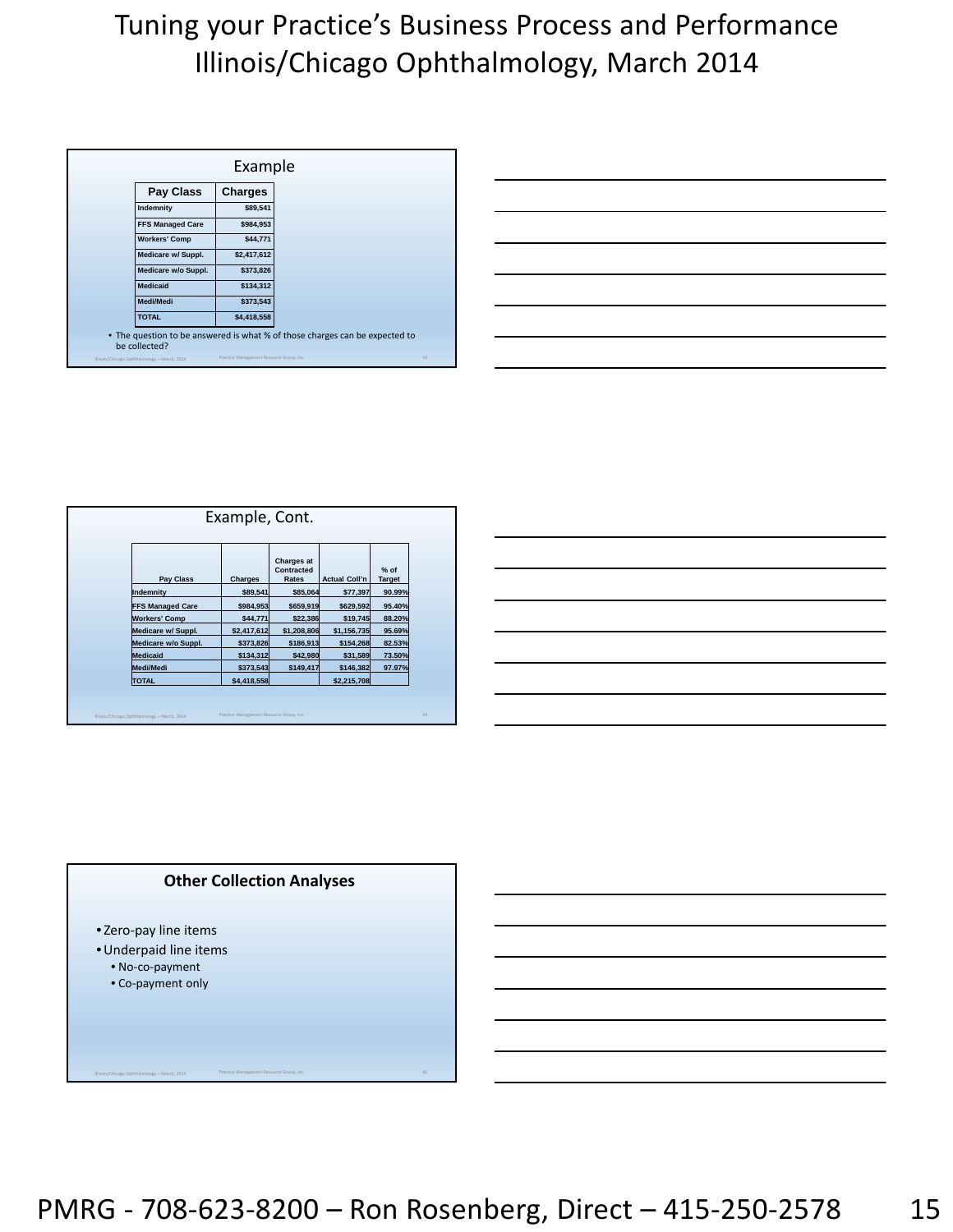#### **Accounts Receivable**

• A report of what has not yet been resolved (collected or adjusted)

- Variations in AR reporting
	- "Date‐Of" AR measurement from
		- Service
		- Charge‐entry
		- "Aging" or "Last Activity" date
	- Net or Gross receivable







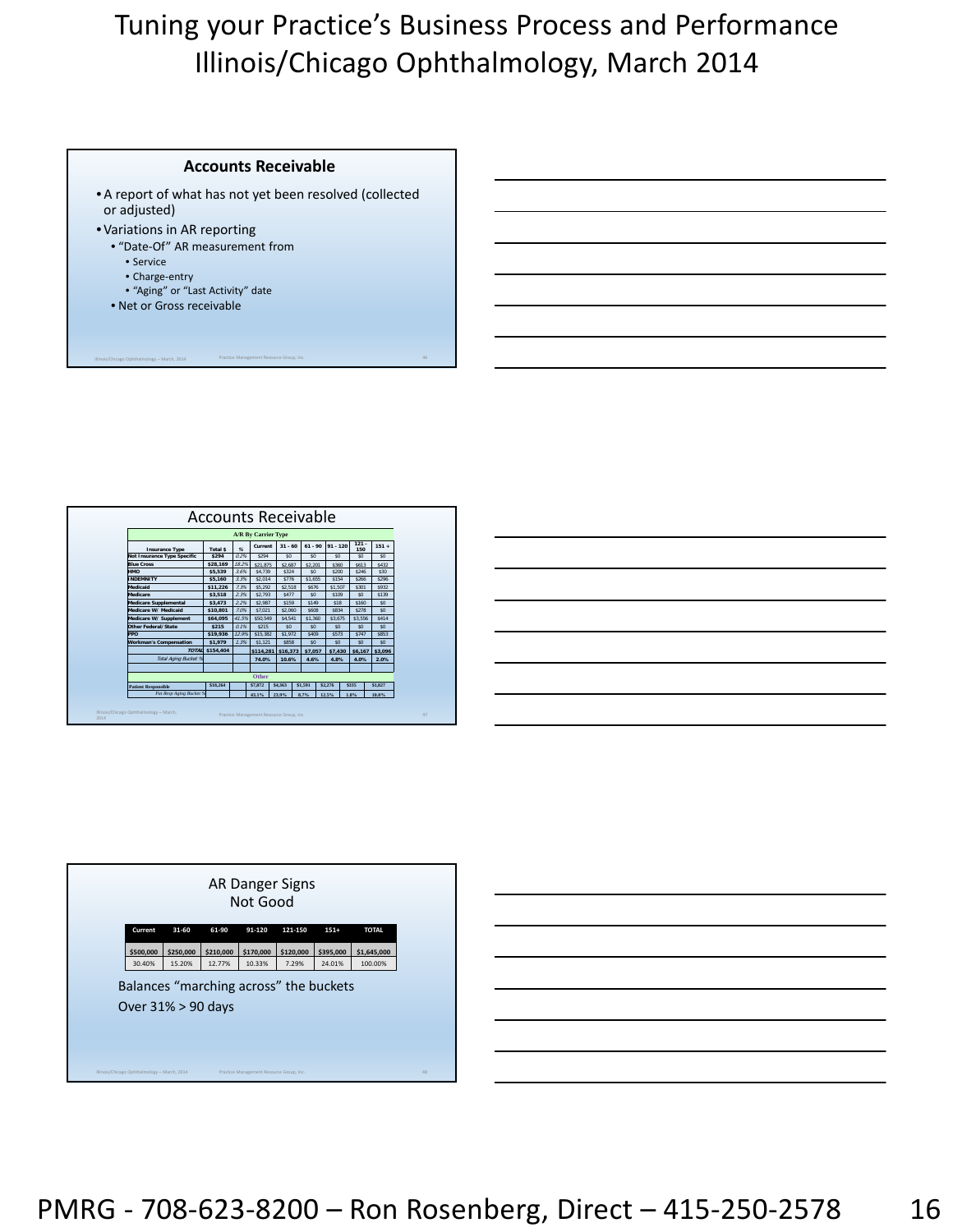<u> 1989 - Johann Barbara, martxa alemaniar a</u>

<u> 1989 - Johann Barn, mars and de Branch Barn, mars and de Branch Barn, mars and de Branch Barn, mars and de Br</u>

|                  | AR Reporting – Date of Svc. vs. Last                                 |           | <b>Bill Date</b> |          |          |          |                                                                        |
|------------------|----------------------------------------------------------------------|-----------|------------------|----------|----------|----------|------------------------------------------------------------------------|
|                  | • Your system must have the flexibility to choose                    |           |                  |          |          |          |                                                                        |
|                  | • Example of "churning" claims (re-submitting<br>without correcting) |           |                  |          |          |          |                                                                        |
| Last Bill Date   |                                                                      |           |                  |          |          |          |                                                                        |
| $\text{DayS}$ -> | Current                                                              | $31 - 60$ | 61-90            | 91-120   | 121-150  | $151+$   | Total                                                                  |
|                  | \$911,503                                                            | \$253,195 | \$50,639         | \$25,320 | \$12,660 | \$12,660 | \$1,265,976                                                            |
|                  | 72%                                                                  | 20%       | 4%               | 2%       | 1%       | 1%       | 100%                                                                   |
| Service Date     |                                                                      |           |                  |          |          |          |                                                                        |
| Days ->          | Current                                                              | $31 - 60$ | $61-90$          | 91-120   | 121-150  | $151+$   | Total                                                                  |
|                  |                                                                      |           |                  |          |          |          | \$278,515 \$227,876 \$202,556 \$113,938 \$88,618 \$354,473 \$1,265,976 |
|                  | 22%                                                                  | 18%       | 16%              | 9%       | 7%       | 28%      | 100%                                                                   |
|                  |                                                                      |           |                  |          |          |          |                                                                        |

|                    | Date (with effective claims management) |           |          |        |                   |          |             |
|--------------------|-----------------------------------------|-----------|----------|--------|-------------------|----------|-------------|
|                    |                                         |           |          |        |                   |          |             |
|                    |                                         |           |          |        |                   |          |             |
| Last Bill Date     |                                         |           |          |        |                   |          |             |
|                    |                                         |           |          |        |                   |          |             |
| Days $\rightarrow$ | Current                                 | $31 - 60$ | 61-90    | 91-120 | 121-150           | $151+$   | Total       |
|                    | \$1,114,059                             | \$50,386  | \$49,500 |        | \$19,496 \$15,825 | \$16,711 | \$1,265,976 |
|                    | 88.00%                                  | 3.98%     | 3.91%    | 1.54%  | 1.25%             | 1.32%    | 100%        |
| Service Date       |                                         |           |          |        |                   |          |             |
| Days $\rightarrow$ | Current                                 | $31 - 60$ | 61-90    | 91-120 | 121-150           | $151+$   | Total       |
|                    | \$1,071,395                             | \$67,730  | \$52,158 |        | \$23,421 \$20,256 | \$31,016 | \$1,265,976 |
|                    | 84.63%                                  | 5.35%     | 4.12%    | 1.85%  | 1.60%             | 2.45%    | 100%        |

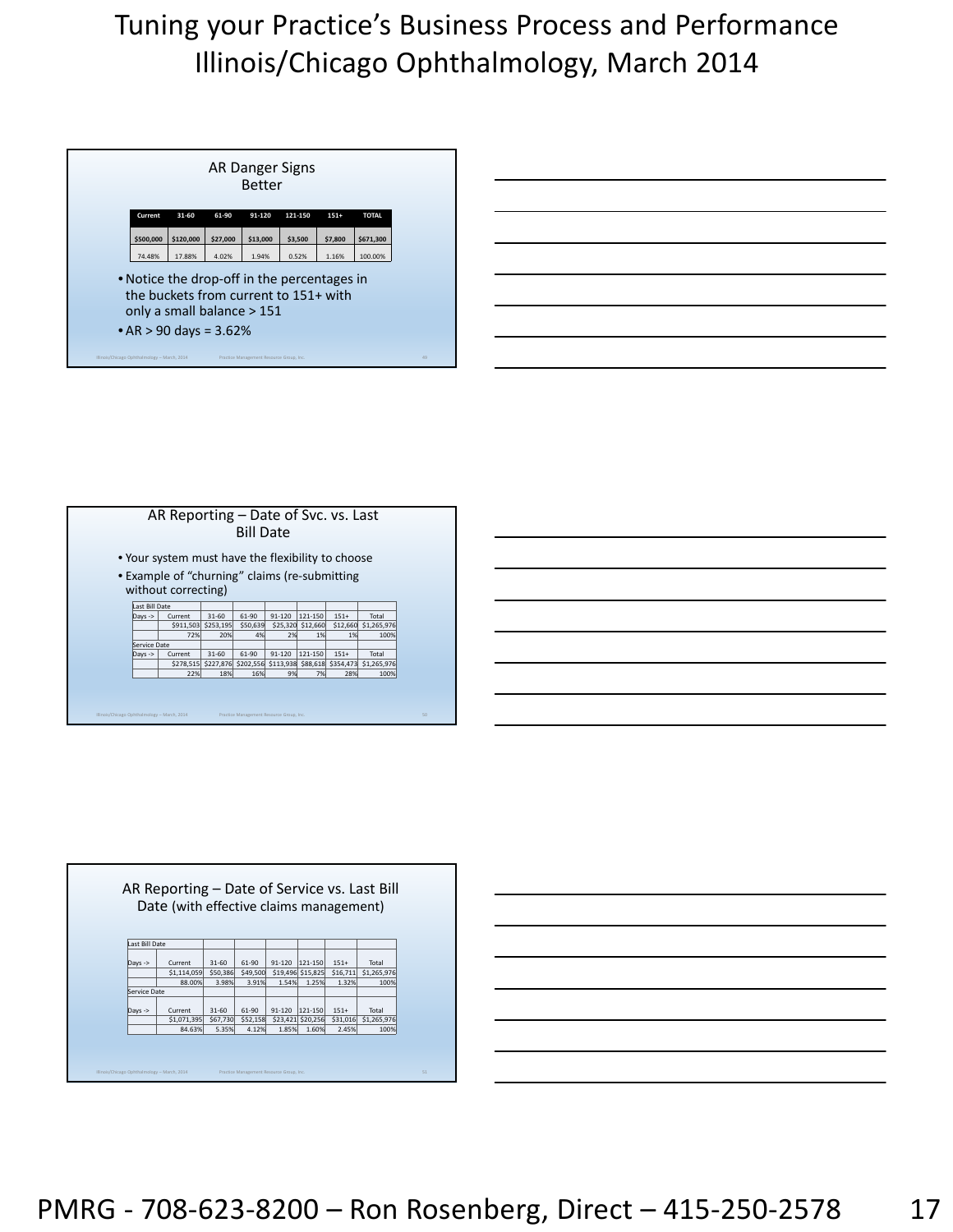### **Days in Accounts Receivable (Days in AR)**

- A metric that measures AR, controlled by charges
	- Practice A, \$55,000,000 in total AR
	- Practice B, \$1,500,000 in total AR

Illinois/Chicago Ophthalmology – March,

Illinois/Chicago Ophthalmology – March,

- Which practice has the healthier AR?
- •Days in AR takes the total AR and divides it by the average daily charge
- Therefore, Days in AR is a measure of how many days of charges are outstanding (in AR)

entrologies and the entrology entering the state of Practice Management Resource Group, Inc. 52<br>2014

## **Days in AR – The Formula**

- •Days in AR = Total AR ÷ Average Daily Charge
- Average Daily Charge is generally calculated by taking the total charges for the past three months and dividing by the total number of days in those months.

entrologie Communication (γραφιά του 1999).<br>2014 - Στο του Μπαντινό του Μπαντινό του Παραστημικού Παραστημικού Παραστημικού Παραστημικού Παραστημικού Παρα<br>2014 - Παραστημικό Παραστημικού Παραστημικού Παραστημικού Παραστη

## **Example of Days in AR Calculation**

• Total AR = \$500,000

Illinois/Chicago Ophthalmology – March,

- Total charges last three months = \$1,393,139
- •Days in those three months = 92
- Avg. Daily charge = \$1,393,139 ÷ 92 = \$15,143

<sup>2014</sup> Practice Management Resource Group, Inc. 54

•Days in AR = \$500,000 (total AR) ÷ \$15,153 (avg. daily charge) = **33**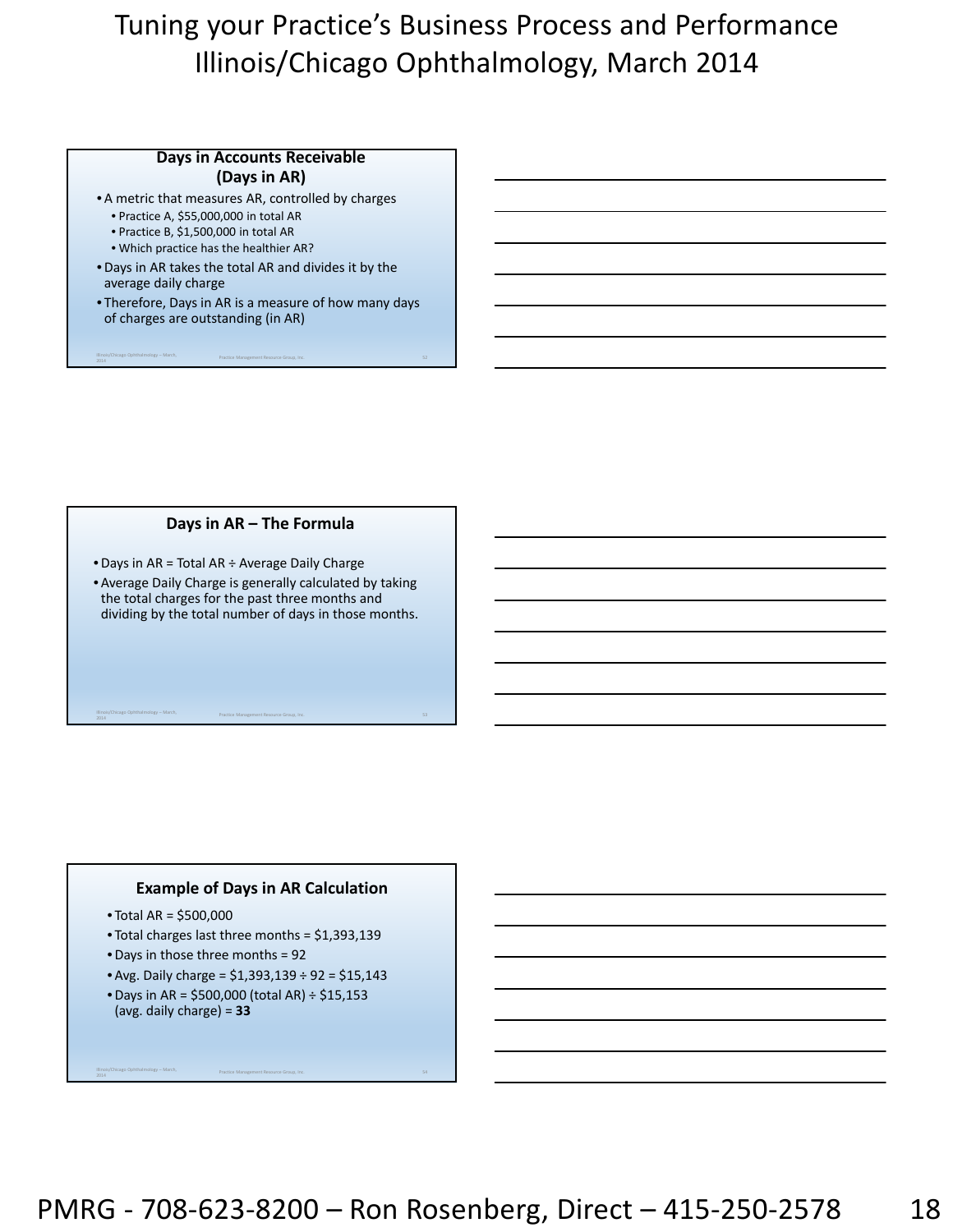## **Days in AR – What Effects It?**

- Low charges (lower avg. daily charge)
	- Vacations • Illness
	- The impact is accentuated in smaller practices
- Stoppages in collections (Medicare)
- Slow payers (e.g., Medicaid)

## **Days in AR – Adjusting the Data**

Illinois/Chicago Ophthalmology – March, 2014 Practice Management Resource Group, Inc. 56

- Exclude outlier payors
	- Capitation
	- Medicaid
	- Other artificially slow payers
- Exclude both the AR and the charges
- Be careful with "net" vs. "gross" AR
- A useful benchmark is 45 days